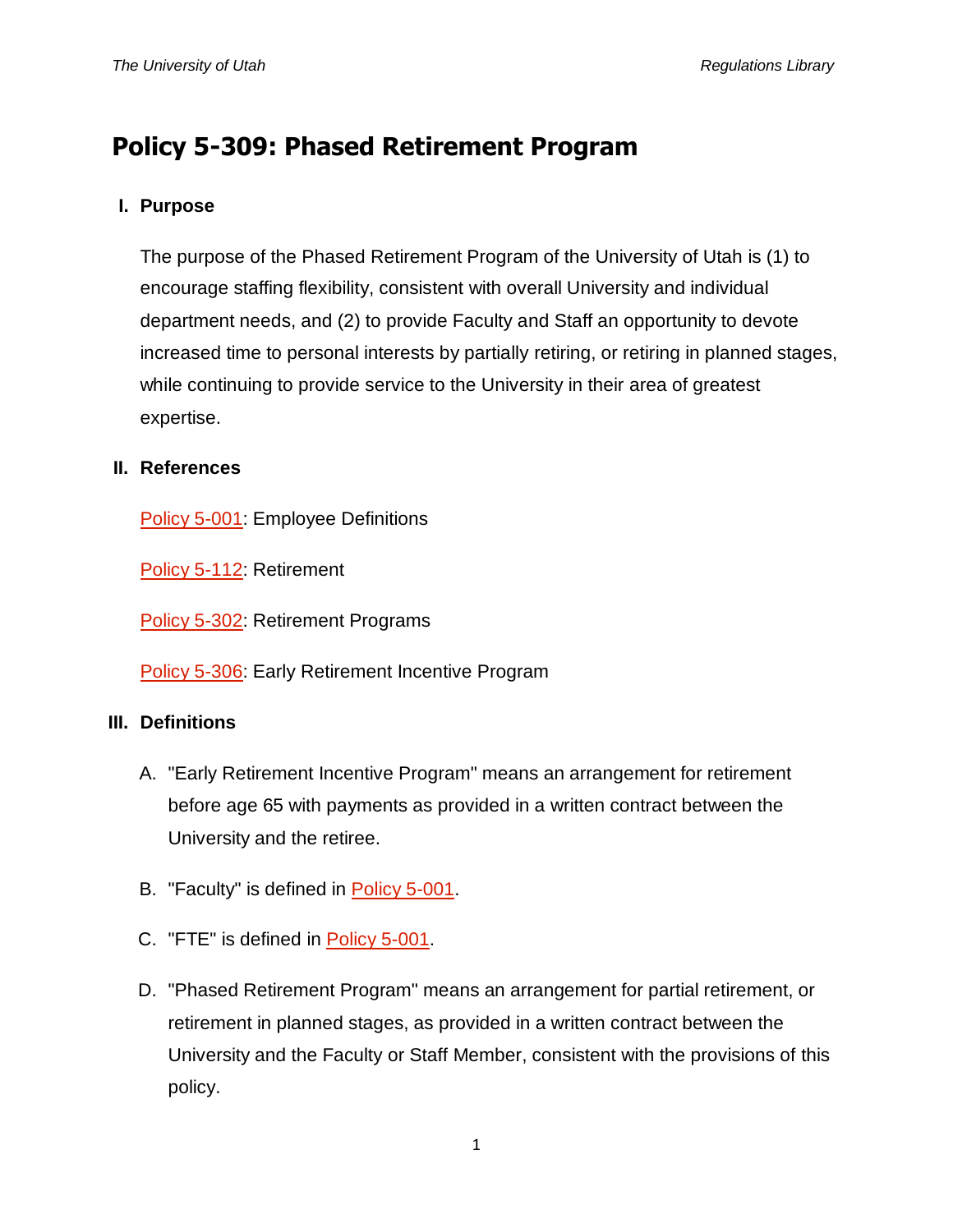- E. "Retirement" means the full or partial termination of regular, compensated employment and the initiation of retirement benefit payments or annuities under an applicable retirement program.
- F. "Staff" or "Staff Member" is defined in [Policy 5-001.](http://regulations.utah.edu/human-resources/5-001.php)

#### **IV. General Policies**

- A. The Phased Retirement Program is available to Employees of the University who are at least 55 years of age and have completed at least five years of continuous service for the University immediately prior to participation in the Phased Retirement Program, and who are eligible for and enrolled in one of the retirement programs offered by the University.
- B. Participation in the Phased Retirement Program is not an entitlement or a right automatically available to all persons who meet the eligibility criteria, but is subject to administrative approval and approval of the terms and conditions reflected in a written contract specifying the arrangements under which the individual will be placed in phased retirement status. While university administrators will give consideration to all requests to participate in the Phased Retirement Program, the nature of the working assignment of the individual may not lend itself to a reduced schedule or a reduction in responsibilities, and other practical considerations (e.g., lack of office space or laboratory facilities) and may preclude approval of Phased Retirement proposals.
- C. The individual who enters the Phased Retirement Program on a permanent basis must agree to a reduced FTE employment status with the University, with the clear understanding that the total FTE percentage for all services performed for the University as an Employee cannot thereafter be increased, although it may be decreased.
- D. For an individual to enter a Phased Retirement Program, on either a one-year trial basis (see Section V. below) or a permanent basis, the FTE percentage assignment for that Employee must be reduced by at least one-fourth (i.e., to a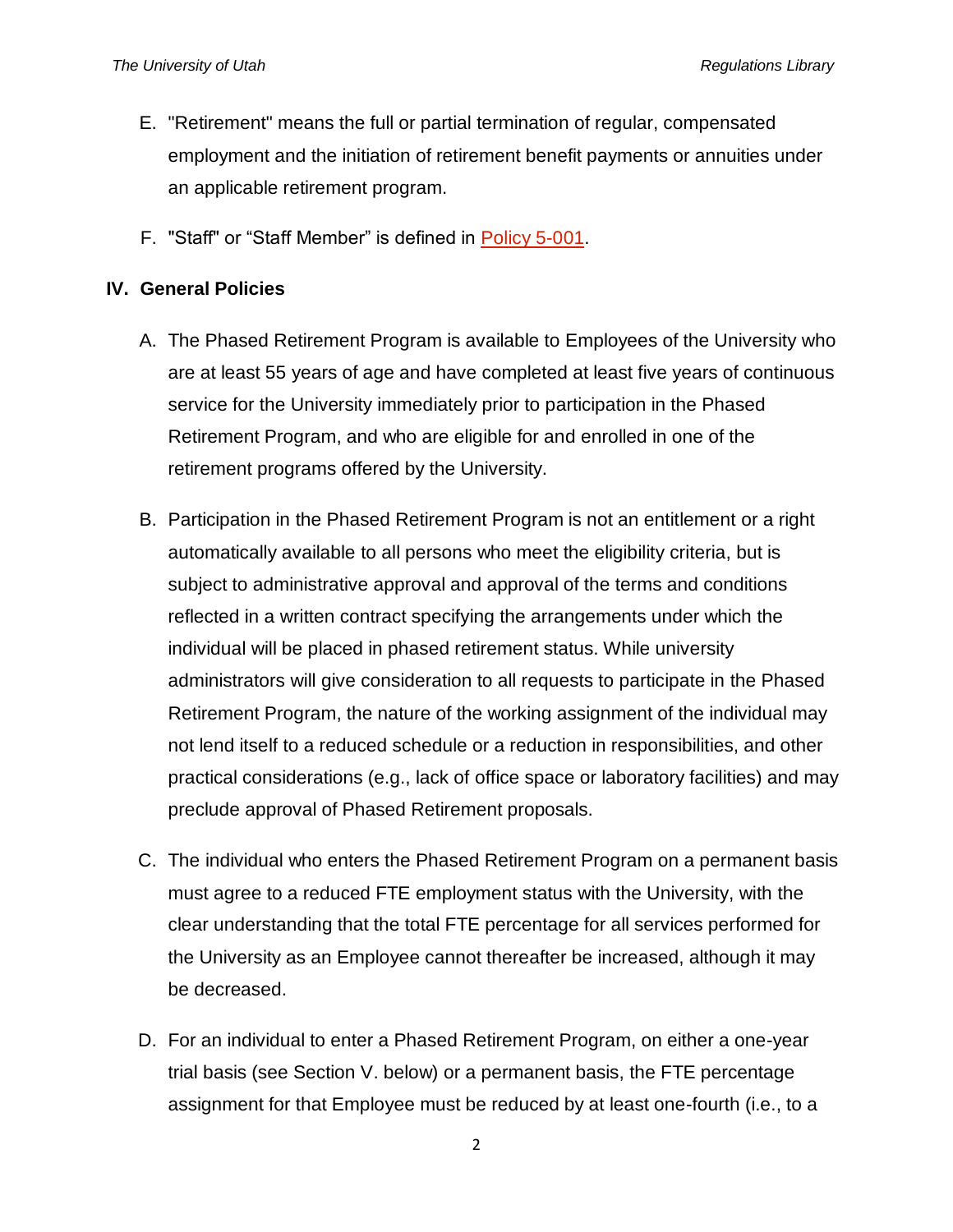level of .75 or less, depending on current FTE) over the same or a reduced appointment period (i.e., a nine-month appointment may not be extended to twelve months, but a twelve-month appointment may be reduced to nine months). The FTE level initially agreed upon may later be reduced in decrements of .25 FTE or more by an addendum to the contract. Exceptions to the limitations specified in this paragraph must have the approval of the cognizant vice president.

- E. Unless specific provisions to the contrary are included in an individual's Phased Retirement Agreement with the University, that person will be entitled, for the duration of the agreement, to the same status and employment related benefits as he/she had attained prior to the effective date of the agreement.
- F. Participants in the Phased Retirement Program are entitled to financial incentive payments to compensate for the reduced retirement contributions resulting from a reduction in the FTE assignment. The financial incentive is the difference between what the University contributes to the participant's retirement fund before and after the phased retirement takes effect. The financial incentive amount will become part of the phased retirement agreement and will not be adjusted because of any subsequent salary increases unless a new formal agreement between the parties is executed.
- G. In unusual situations, and with the specific approval of the cognizant vice president, an additional financial incentive amount may be granted to the Employee in return for an accelerated phased retirement program. Such additional incentive amounts will not be treated as salary increases as referred to in paragraph F above.

## **V. One-Year Trial Options**

Phased Retirement may be approved on a one-year trial basis in the form of a partial leave of absence at reduced pay. In such cases, however, the Faculty or Staff Member will not be permitted to initiate payment of full retirement benefits from a

3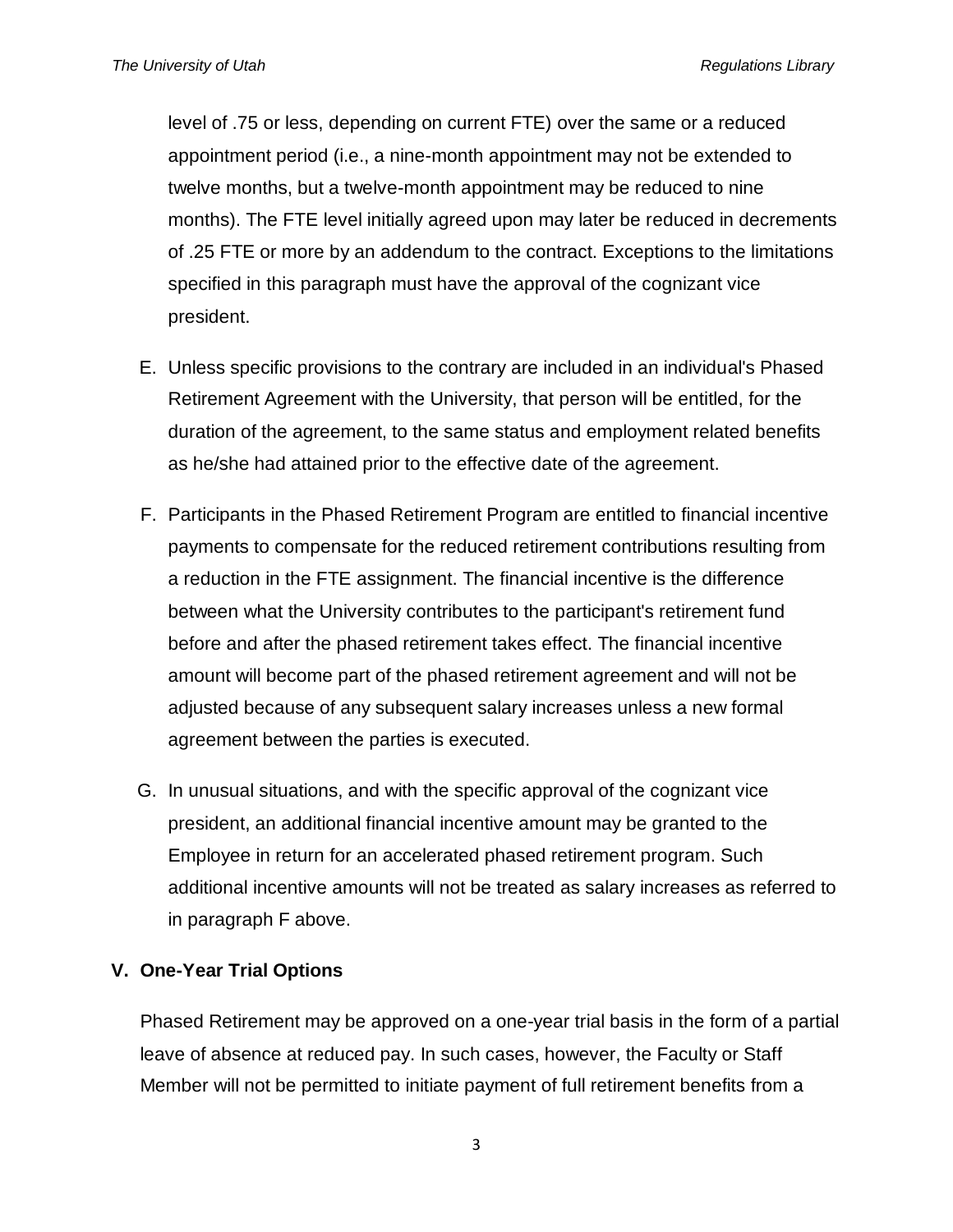retirement program. The payment of the retirement benefits may be initiated only when the Faculty or Staff Member enters upon either full or partial retirement on a permanent basis.

#### **VI. Procedures**

- A. Ordinarily, an individual who wishes to be considered for participation in the Phased Retirement Program should submit a written request to the department chair/head or director at least six months in advance of the date upon which partial retirement is to be initiated. After consultation with the dean or cognizant vice president, the department chair/head will advise the applicant whether the request has tentative approval. Denial of a request does not preclude the approval of a subsequent request. If it appears reasonably likely that the request will be approved, the applicant should be encouraged to proceed with the application.
- B. In the case of joint appointments, both chairs/directors must receive the written request and consult with their cognizant dean/director/vice president.
- C. Upon receiving tentative approval, the applicant should make an appointment with the Human Resources Benefits Department to obtain complete details of Phased Retirement, including the various retirement options that may be elected. With the assistance of human resources a formal request should be made to the appropriate retirement program (TIAA/CREF or Utah State Retirement) for specific financial estimates as to the amounts of retirement income under the option chosen.
- D. Upon receipt of the necessary retirement data, the applicant should initiate discussions with human resources and the cognizant department chair/head or director for the purpose of drawing up a contractual agreement between the individual and the University for phased retirement.
- E. Upon completion of the discussions described in paragraph C above, a tentative contract should be completed. The tentative contract should then be submitted